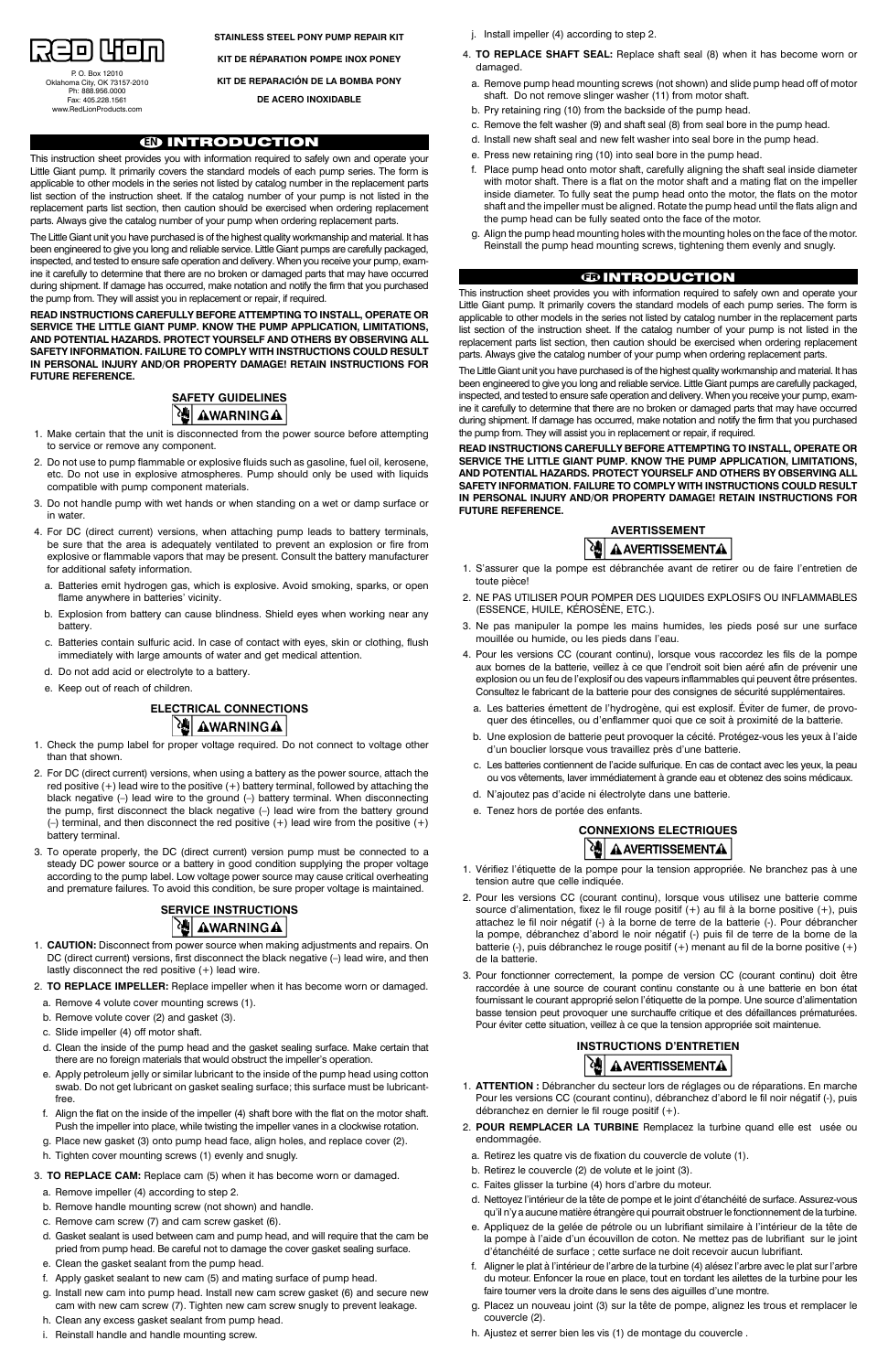- 3. **REMPLACEMENT DE LA CAME :** Remplacez la came quand elle est usée ou endommagée.
	- a. Retirez la turbinez(4) selon l'étape étape 2.
	- b. Retirez la poignée de montage vis (non illustrée) et la poignée.
	- c. Retirez la vis de la came (7) et le joint de vis de la came (6).
- d. Un joint mastic doit être utilisé entre la came et tête de pompe et exigera que la came soit ouverte à la tête de pompe. Veillez à ne pas endommager le joint d'étanchéité du couvercle.
- e. Nettoyez le joint d'étanchéité de la tête de pompe.
- f. Appliquez un joint mastic à la nouvelle came (5) et l'accouplement de la surface de la tête de pompe.
- g. Installer la nouvelle came dans la tête de pompe. Installez le joint de la vis de la nouvelle came (6) et fixez la nouvelle cale avec la nouvelle vis (7). Serrez bien les vis de la nouvelle came afin d'éviter les fuites.
- h. Nettoyez tout excès de mastic à la tête de pompe.
- i. Retirez la poignée de montage de la vis.
- j. Retirez la turbinez(4) selon l'étape étape 2
- 4. **REMPLACEMENT DU JOINT D'ÉTANCHÉITÉ DE L'ARBRE :** Remplacez le joint d'étanchéité de l'arbre quand il est endommagé.
- a. Retirez la tête de pompe à vis (non illustré) et faites glisser la tête de pompe hors de l'arbre du moteur Ne retirez pas de rondelle slinger (11) de l'arbre du moteur.
- b. Soulevez la bague de retenue (10) de l'arrière de la tête de pompe.
- c. Retirez la rondelle de feutre (9) et le joint de l'arbre d'axe (8) du joint d'alésage dans la tête de pompe.
- d. Installez le nouveau joint de l'arbre et la nouvelle rondelle de feutre dans le joint d'alésage de la tête de pompe.
- e. Appuyez sur la nouvelle bague de retenue (10) dans le joint d'alésage de la tête de pompe.
- f. Placez la tête de pompe sur l'arbre du moteur, en alignant soigneusement le joint de l'arbre arbre sur le diamètre intérieur avec l'arbre du moteur. Il y a un plat sur l'arbre du moteur et un plat d'accouplement sur le diamètre interne de la turbine Pour asseoir complètement la tête de pompe sur le moteur, les plats de l'arbre du moteur et de la turbine doivent être alignés. Faites pivoter la tête de la pompe jusqu'à ce que les plats soient alignés et que la tête de pompe soit bien en place sur la face du moteur.
- g. Alignez les trous avec les trous de fixation sur la face du moteur sur la tête de pompe. Réinstaller les vis de montage de la tête de pompe, ajustez-les et serrezles bien galement.

# **NORMAS DE SEGURIDAD AIADVERTENCIAIA**

# **ES** INTRODUCCIÓN

Esta hoja de instrucciones le proporciona la información requerida para tener y operar de forma segura su producto. Guarde las instrucciones para referencia futura.

El producto que ha adquirido se fabrica utilizando mano de obra y materiales de la más alta calidad y ha sido diseñado para prestarle un servicio duradero y confiable. Los productos son cuidadosamente probados, inspeccionados y empacados para garantizarle una entrega y operación seguras. Examine su unidad cuidadosamente para asegurarse de que no haya ocurrido ningún daño durante el transporte. Si se ha presentado algún daño, comuníquese con el lugar de compra. Deberán darle asistencia para obtener la reparación o reemplazo, si se requiere.

## **Instrucciones de reparación A** IADVERTENCIAI A

**LEA ESTAS INSTRUCCIONES CUIDADOSA MENTE ANTES DE INTENTAR INSTALAR , HACER FUNCIONAR O PRESTAR SERVICIO TÉCNICO A SU PRODUCTO. CONOZCA CUÁLES SON LAS APLICACIONES, LIMITACIONES Y PELIGROS POTENCIALES DE LA UNIDAD . PROTEJA A TERCEROS Y PROTÉJASE A USTED MISMO SIGUIENDO TODA LA INFORMACIÓN DE SEGURIDAD. ¡LA FALTA DE CUMPLIMIENTO DE ESTAS INSTRUCIONES PUEDE PRODUCIR LESIONES PERSONALES Y/O DA ÑOS A LA PROPIEDAD!**

- 1. Asegúrese que la bomba esté desconectada de la fuente eléctrica antes de darle servicio o quitar algunos de sus componentes!
- 2. NO USE LA UNIDAD EN AMBIENTES EXPLOSIVOS. LA BOMBA SE DEBE USAR CON LIQUIDOS COMPATIBLES CON LOS MATERIALES DE LOS COMPONENTE DE LA BOMBA.
- 3. No manipule la bomba con las manos mojadas, ni mientras se encuentre en una superficie mojada o huímeda o entre el aqua.
- 4. Para versiones CC (corriente continua), asegúrese de que el área cuente con una correcta ventilación cuando conecte los contactos de la bomba a los terminales de la batería, para evitar una explosión o un incendio, a causa de los vapors explosivos o inflamables que pueda haber en el lugar. Consulte al fabricante de la batería en caso de que necesite información adicional sobre seguridad.
	- a. Las baterías emiten gas hidrógeno, que es explosivo. Evite fumar o la presencia de chispas o llamas abiertas en cualquier lugar cercano a las baterías. b. La explosión de una batería puede provocar ceguera. Cubra los ojos cuando trabaje cerca de cualquier batería.

- c. Las baterías contienen ácido sulfúrico. En caso de contacto con los ojos, la piel o la ropa, enjuague enseguida con abundante agua y reciba atención médica.
- d. No agregue ácido ni electrolito a una batería.
- e. Mantenga fuera del alcance de los niños.



- 1. Consulte la etiqueta de la bomba para conocer la tensión adecuada necesaria. No la conecte a una tensión diferente de la especificada.
- 2. Para versiones CC (corriente continua), cuando utilice una batería como fuente de alimentación, conecte el cable de contacto rojo positivo (+) al terminal positivo (+) de la batería, seguido por la conexión del cable de contacto negro negativo (–) al terminal a tierra de la batería (–). Cuando desconecte la bomba, primero desconecte el cable de contacto negro negativo (–) del terminal a tierra de la batería (–) y luego desconecte el cable de contacto rojo positivo (+) del terminal positivo (+) de la batería.
- 3. Para que funcione correctamente, la bomba de versión CC (corriente continua) debe conectarse a una fuente constante de alimentación CC o a una batería en buen estado que proporcione la tensión apropiada, de acuerdo con la etiqueta de la bomba. Una fuente de alimentación de baja tensión puede ocasionar un recalentamiento crítico y fallas prematuras. Para evitar esta situación, asegúrese de mantener siempre la tensión adecuada.
- 1. **PRECAUCIÓN:** Desconecte de la fuente de alimentación al realizar ajustes y reparaciones. En las versiones CC (corriente continua), primero desconecte el cable de contacto negro negativo (–) y luego por último, desconecte el cable de contacto rojo positivo (+).
- 2. **CÓMO REEMPLAZAR LA TURBINA:** Reemplace la turbina cuando esté gastada o averiada.
- a. Retire los 4 tornillos de montaje de la cubierta del espiral (1).
- b. Retire la cubierta (2) y la junta (3) del espiral.
- c. Deslice la turbina (4) hacia afuera del eje del motor.
- d. Limpie el interior del cabezal de la bomba y la superficie de sellado de la junta. Cerciórese de que no haya elementos extraños que pudiesen obstruir el funcionamiento de la turbina.
- e. Aplique vaselina o un lubricante similar en el interior del cabezal de la bomba, utilizando un hisopo de algodón. No aplique lubricante sobre la superficie de sellado de la junta; esta superficie debe estar sin lubricante.
- f. Alinee la parte plana del agujero del eje (4) de la turbina con la parte plana del eje del motor. Empuje la turbina en su lugar, mientras gira las paletas de la turbina en sentido horario
- g. Coloque una junta (3) nueva dentro de la cara del cabezal de la bomba, alinee los orificios y vuelva a colocar la cubierta (2).
- h. Ajuste los tornillos de montaje de la cubierta (1), bien apretados y de manera uniforme.
- 3. **CÓMO REEMPLAZAR LA LEVA:** Reemplace la leva (5) cuando esté gastada o averiada.
- a. Retire la turbina (4) de acuerdo con el paso 2.
- b. Retire el tornillo de montaje del mango (no se muestra) y el mango.
- c. Retire el tornillo de la leva (7) y la junta del tornillo de la leva (6).
- d. Se utiliza sellador de juntas entre la leva y el cabezal de la bomba, por lo que será necesario hacer palanca para extraer la leva del cabezal de la bomba. Tenga cuidado de no dañar la superficie de sellado de la junta de la cubierta.
- e. Limpie el sellador de juntas del cabezal de la bomba.
- f. Aplique sellador de juntas a la leva (5) nueva y a la cara de apoyo en el cabezal de la bomba.
- g. Instale la leva nueva dentro del cabezal de la bomba. Instale la junta nueva del tornillo de la leva (6) y fije la leva nueva con el tornillo (7) nuevo de la leva. Apriete bien el tornillo de la leva nueva para evitar fuga.
- h. Limpie cualquier excedente del sellador de juntas que haya quedado en el cabezal de la bomba.
- i. Vuelva a instalar el mango y su tornillo de montaje.
- j. Instale la turbina (4) de acuerdo con el paso 2.
- 4. **CÓMO REEMPLAZAR EL SELLO DEL EJE:** Reemplace el sello del eje (8) cuando esté gastado o dañado.
- a. Retire los tornillos de montaje del cabezal de la bomba (no se muestras) y deslice el cabezal de la bomba hacia afuera del eje del motor. No extraiga la arandela del deflector (11) del eje del motor.
- b. Extraiga el anillo de retención (10) de la parte de atrás del cabezal de la bomba.
- c. Retire el disco de fieltro (9) y el sello del eje (8) del agujero del sello, en el cabezal de la bomba.
- d. Instale el sello del eje y el disco de fieltro nuevos dentro del agujero del sello, en el cabezal de la bomba.
- e. Presione el anillo de retención nuevo (10) dentro del agujero del sello, en el cabezal de la bomba.
- f. Coloque el cabezal de la bomba en el eje del motor, alineando con cuidado el sello del eje adentro del diámetro con el eje del motor. Hay una parte plana en el eje del motor y una cara de apoyo plana en la turbina dentro del diámetro. Para dejar totalmente asentado el cabezal de la bomba en el motor, las partes planas del eje del motor y la turbina deben estar alineados. Rote el cabezal de la bomba hasta que se alineen las partes planas y y el cabezal de la bomba quede perfectamente asentado en la cara del motor.
- g. Alinee los orificios de montaje del cabezal de la bomba con los orificios de montaje de la cara del motor. Vuelva a instalar los tornillos de montaje del cabezal de la bomba, ajustándolos bien apretados y de manera uniforme.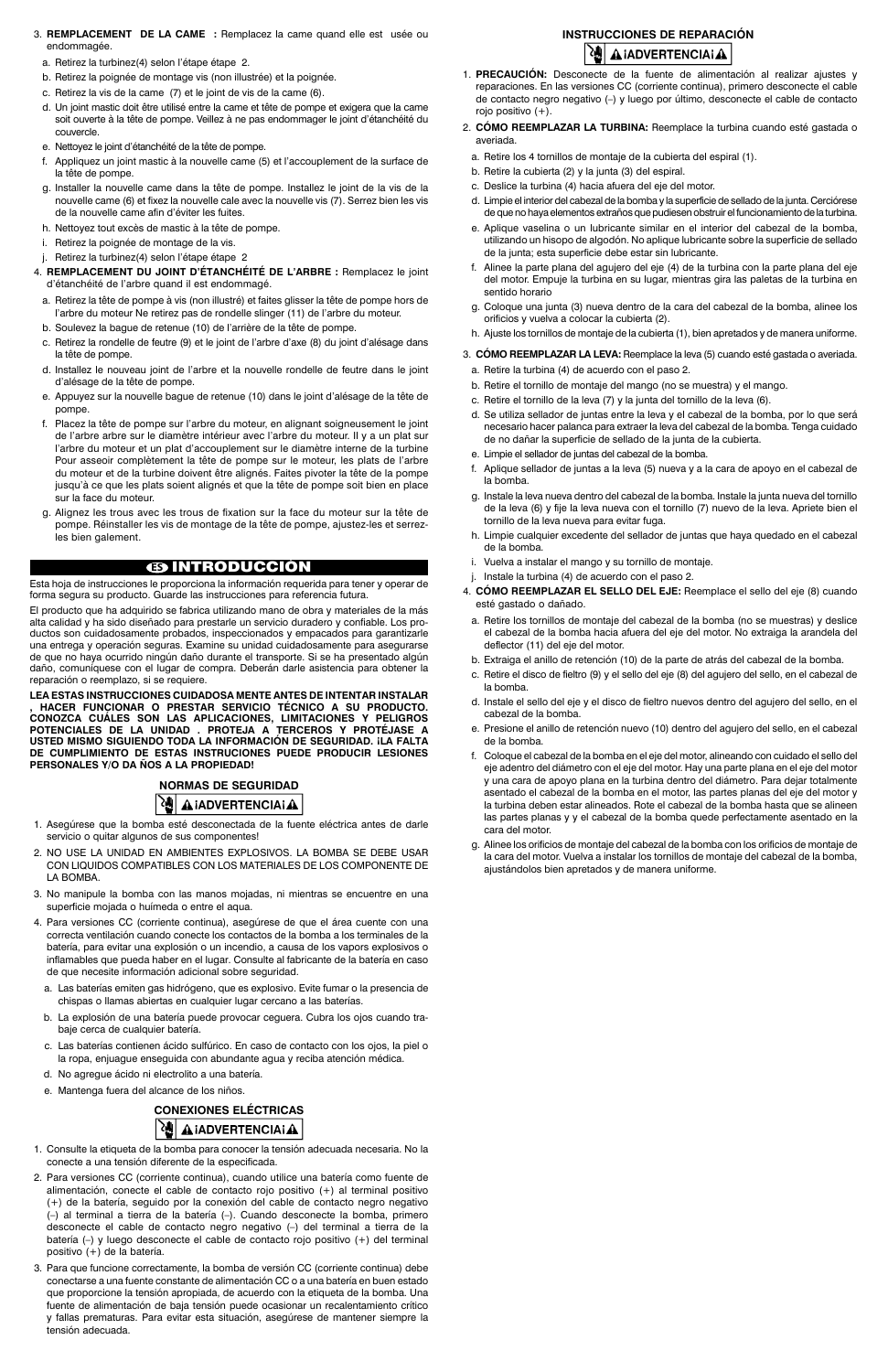

|                |                                                                                                                                         |                 | Repair Kits • Kits de Réparation • Equipos de Reparación |                 |                  |
|----------------|-----------------------------------------------------------------------------------------------------------------------------------------|-----------------|----------------------------------------------------------|-----------------|------------------|
|                |                                                                                                                                         | 555702          | 555706                                                   | 555713          | 555714           |
|                |                                                                                                                                         | <b>HRK-360S</b> | <b>IRK-360</b>                                           | <b>IRK-360S</b> | <b>ISRK-360S</b> |
| Item No.       | <b>Description</b>                                                                                                                      |                 | <b>Component Quantity</b>                                |                 |                  |
| $\mathbf{1}$   | Screw, volute cover<br>Vis, couvercle de volute<br>Tornillo, cubierta del espiral                                                       | 4               | $\overline{a}$                                           | --              |                  |
| $\overline{c}$ | Volute cover, SST<br>Couverture de volute, SST<br>Cubierta del espiral, acero inoxidable                                                | $\mathbf{1}$    | ۵.                                                       |                 |                  |
| 3              | Cover gasket, Nitrile<br>Joint de couvercle, Nitrile<br>Junta de la cubierta, nitrilo                                                   | $\overline{c}$  | 2                                                        | $\overline{2}$  | $\overline{2}$   |
| 4              | Impeller, Buna-N w/SST insert<br>Turbine, insert Buna-N w/SST<br>Turbina, Buna-N con revestimiento de acero inoxidable                  | $\overline{2}$  | ۵.                                                       | $\overline{2}$  | $\overline{2}$   |
| $\overline{4}$ | Impeller, Buna-N w/brass insert<br>Turbine, insert Buna-N w/laiton<br>Turbina, Buna-N con revestimiento de latón                        |                 | $\overline{c}$                                           |                 |                  |
| 5              | Cam, SST<br>Came, SST<br>Leva, acero inoxidable                                                                                         | $\mathbf{1}$    | ۵.                                                       |                 |                  |
| 6              | Gasket, fiber washer, cam screw<br>Joint d'étanchéité, rondelle de fibre, vis de came vis<br>Junta, arandela de fibra, tornillo de leva | $\mathbf{1}$    |                                                          |                 |                  |
| $\overline{7}$ | Screw, cam<br>Culot à vis<br>Tornillo, leva                                                                                             | $\mathbf{1}$    |                                                          |                 |                  |
| 8              | U-cup seal, Viton<br>Joint U, Viton<br>Sello de cubeta en U, Viton                                                                      |                 |                                                          |                 | 1                |
| 9              | Felt washer<br>Rondelle de feutre<br>Disco de fieltro                                                                                   |                 |                                                          |                 | $\mathbf{1}$     |
| $10$           | Internal retaining ring<br>Bague interne de retenue<br>Anillo de retención interno                                                      |                 |                                                          |                 | $\mathbf{1}$     |
| 11             | Slinger washer, neoprene<br>Rondelle Slinger, néoprène<br>Arandela del deflector, neopreno                                              |                 |                                                          |                 | 1                |